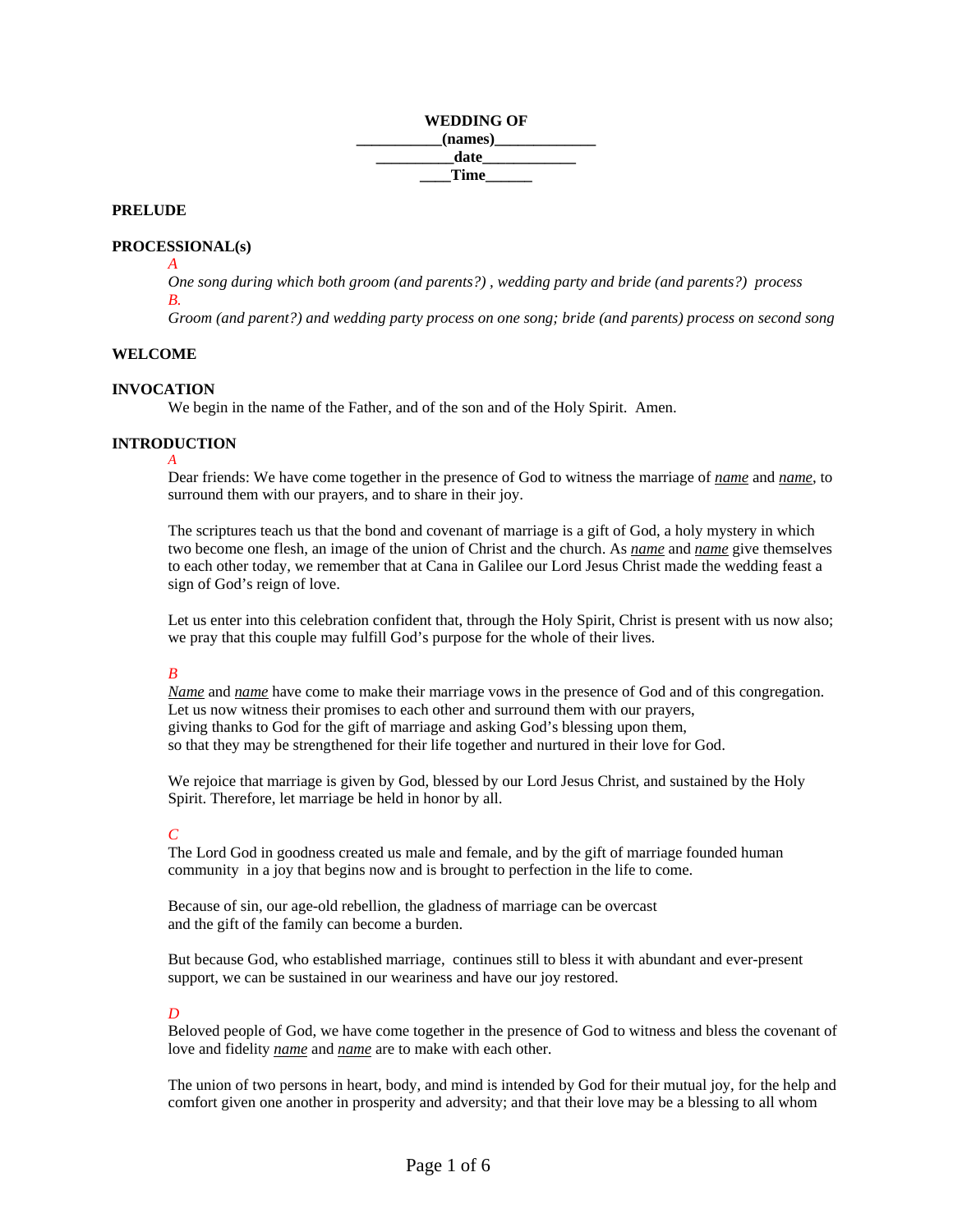they encounter. This solemn covenant is not to be entered into unadvisedly or lightly, but reverently, deliberately, and with the commitment to seek God's will for their lives.

#### **DECLARATION OF INTENTION**

*The minister addresses the couple, asking each person in turn:* 

*A Name*, will you have *name* to be your *wife/husband*, to live together in a holy marriage? Will you love *her/him*, comfort *her/him*, honor and keep *her/him*, in sickness and in health, and, forsaking all others, be faithful to *her/him* as long as you both shall live? *Response:* I will.

*The minister says to the families:* 

*A* 

Will you, the families of *name* and *name*, give your love and blessing to this new family? *The families respond:* We will.

*The minister says to the assembly:* 

Will all of you, by God's grace, do everything in your power to uphold and care for these two persons in their life together? **We will.** 

### *B*

| P              | do you intend to share with                              |
|----------------|----------------------------------------------------------|
|                | your joys and sorrows and all that the years will bring? |
| $\mathbf{R}$ : | I do.                                                    |
| P              | do you intend to share with                              |
|                | your joys and sorrows and all that the years will bring? |

R: I do.

# **PRAYER OF THE DAY**

*A*  Let us pray.

Eternal God, our creator and redeemer, as you gladdened the wedding at Cana in Galilee by the presence of your Son, so bring your joy to this wedding by his presence now. Look in favor upon *name* and *name* and grant that they, rejoicing in all your gifts, may at length celebrate the unending marriage feast with Christ our Lord, who lives and reigns with you and the Holy Spirit, one God, now and forever.**Amen.** 

### *B*

Gracious God, you sent your Son Jesus Christ into the world to reveal your love to all people. Enrich *name* and *name* with every good gift, that their life together may show forth your love; and grant that at the last we may all celebrate with Christ the marriage feast that has no ending; in the name of Jesus Christ our Lord.

### **Amen.**

*C* 

Eternal God, creator and sustainer of us all, give your grace to *name* and *name.* Grant that in the years ahead they may be faithful to the vows they make this day, and that in the strength of the Holy Spirit they may grow together in the love, joy, and peace of our Savior Jesus Christ

# **Amen.**

*\* possible place for "special music" – singer or instrumentalist - or hymn for congregation to sing* 

**BIBLE READINGS** (as many or few as you want)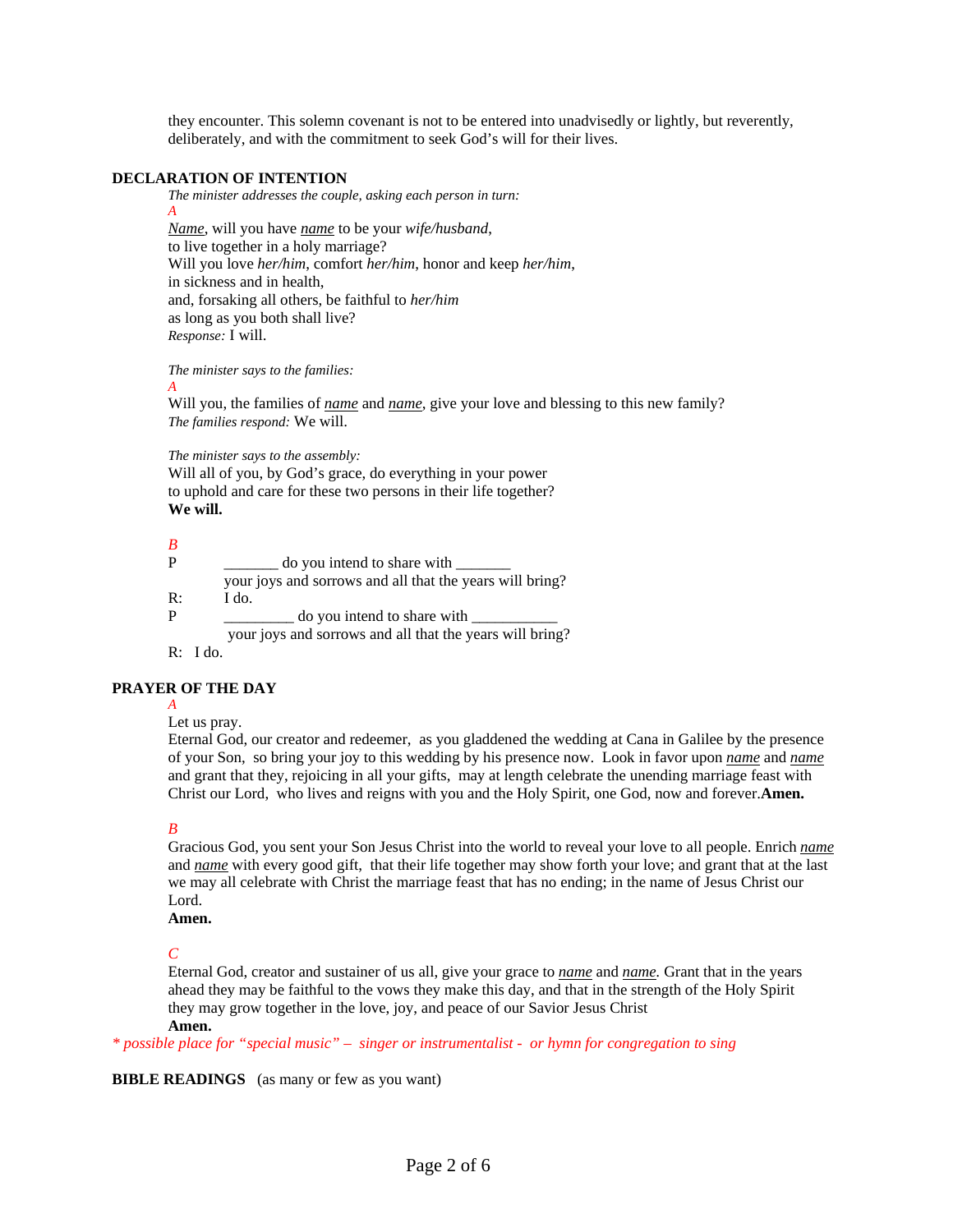*\* possible place for a sermon - optional, depending on what else the couple chooses as far as options. Some couples want the pastor to preach a sermon, while others may decide that the rest of the service makes for a Christcentered ceremony, and therefore a sermon is not necessary/desired.* 

*\* possible place for "special music" – singer or instrumentalist - or hymn for congregation to sing* 

### **VOWS**

*A* 

In the presence of God and this community, I, *name*, take you, *name*, to be my *wife/husband*; to have and to hold from this day forward, in joy and in sorrow, in plenty and in want, in sickness and in health, to love and to cherish, as long as we both shall live. This is my solemn vow.

# *B*

I take you, *name*, to be my *wife/husband*  from this day forward, to join with you and share all that is to come, and I promise to be faithful to you until death parts us.

## *C*

I, *name*, give myself to you, *name*. By the grace of God, I promise to support and care for you. In the love of Christ, I promise to love and cherish you. With the Spirit's help, I promise to be faithful to you, as long as we both shall live.

# *D*

I take you, *name*, to be my *wife/husband,* and these things I promise you: I will be faithful to you and honest with you; I will respect, trust, help, and care for you; I will forgive you as we have been forgiven; and I will share my life with you, through the best and worst of all that is to come, until death parts us.

# **BLESSING OF RINGS**

### *A*

Bless these rings, O God; may they who wear them live in love and fidelity, and continue in your service all the days of their lives, through Jesus Christ our Lord. **Amen.** 

### *B*

Gracious God, by your blessing let these rings be to *name* and *name* a symbol of their unending love and faithfulness, to remind them of the vow and covenant they have made this day, through Jesus Christ our Lord.

**Amen.**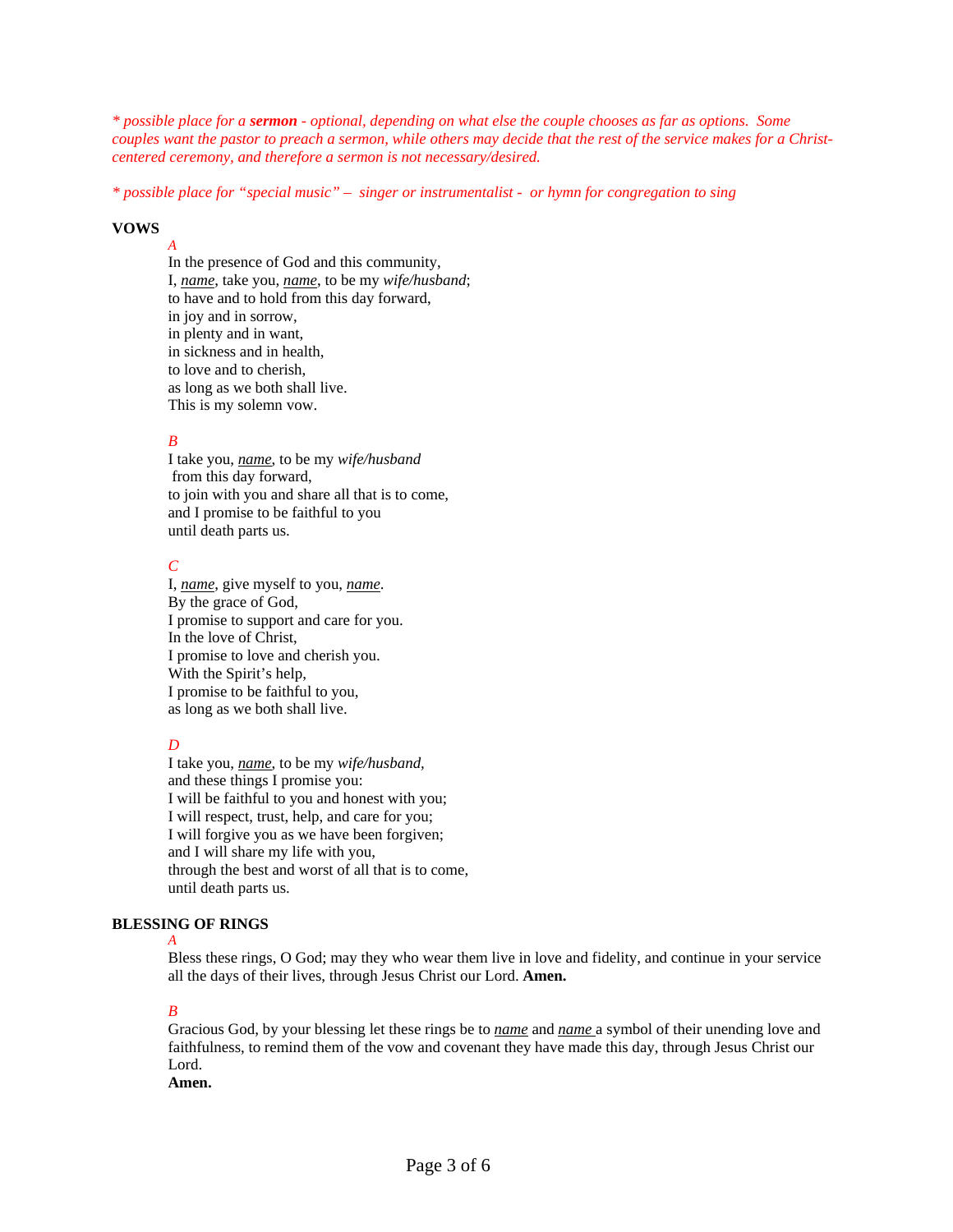# *C*

We give you thanks, O God of grace, for your love and faithfulness to your people. Bless these rings, that they may be symbols of the enduring commitment *name* and *name* have made to each other; through Jesus Christ our Savior. **Amen.**

#### **GIVING OF RINGS**

*The couple exchange rings with these or similar words:* 

*Name,* I give you this ring as a sign of my love and faithfulness

#### *B*

*A* 

*Name*, I give you this ring as a symbol of my vow. With all that I am, and all that I have, I honor you, in the name of the Father, and of the Son, and of the Holy Spirit.

#### **DECLARATION OF MARRIAGE**

*The presiding minister addresses the assembly: Name* and *name*, by their promises before God and in the presence of this assembly, have bound themselves to one another as husband and wife. Those whom God has joined together let no one separate/put asunder Amen.

(UNITY CANDLE/SAND/ ETC) *\* possible place for "special music" – singer or instrumentalist - or hymn for congregation to sing* 

#### **BLESSING**

*A* 

*The couple may kneel as the presiding minister prays for God's blessing:* 

We give you thanks, most gracious God, for in your great love you created us male and female and made the union of husband and wife an image of the covenant between you and your people. You sent Jesus Christ to come among us, making your love visible in him, to bring new life to the world.

Send your Holy Spirit to pour out the abundance of your blessing on *name* and *name*, who have this day given themselves to each other in marriage.

Bless them in their work and in their companionship; in their sleeping and in their waking; in their joys and in their sorrows; in their life and in their death. Let their love for each other be a seal upon their hearts, a mantle about their shoulders, and a crown upon their foreheads.

Bless them so that all may see in their lives together within the community of your people a vision of your kingdom on earth. And finally, in the fullness of time, welcome them into the glory of your presence.

Through your Son Jesus Christ with the Holy Spirit in your holy church all honor and glory is yours, almighty Father, now and forever.

# **Amen.**

## *B*

*When a prayer for children is desired, the following words may be included in the blessing immediately before "Let their love for each other be a seal upon their hearts":* 

Give them the gift and heritage of children in accordance with your will, and make their home a haven of peace.

#### *C*

When children are brought into the family of the newly married couple, the following words may be included in the *blessing immediately before "Let their love for each other be a seal upon their hearts":*  You have given them the gift and heritage of children; make their home a haven of peace.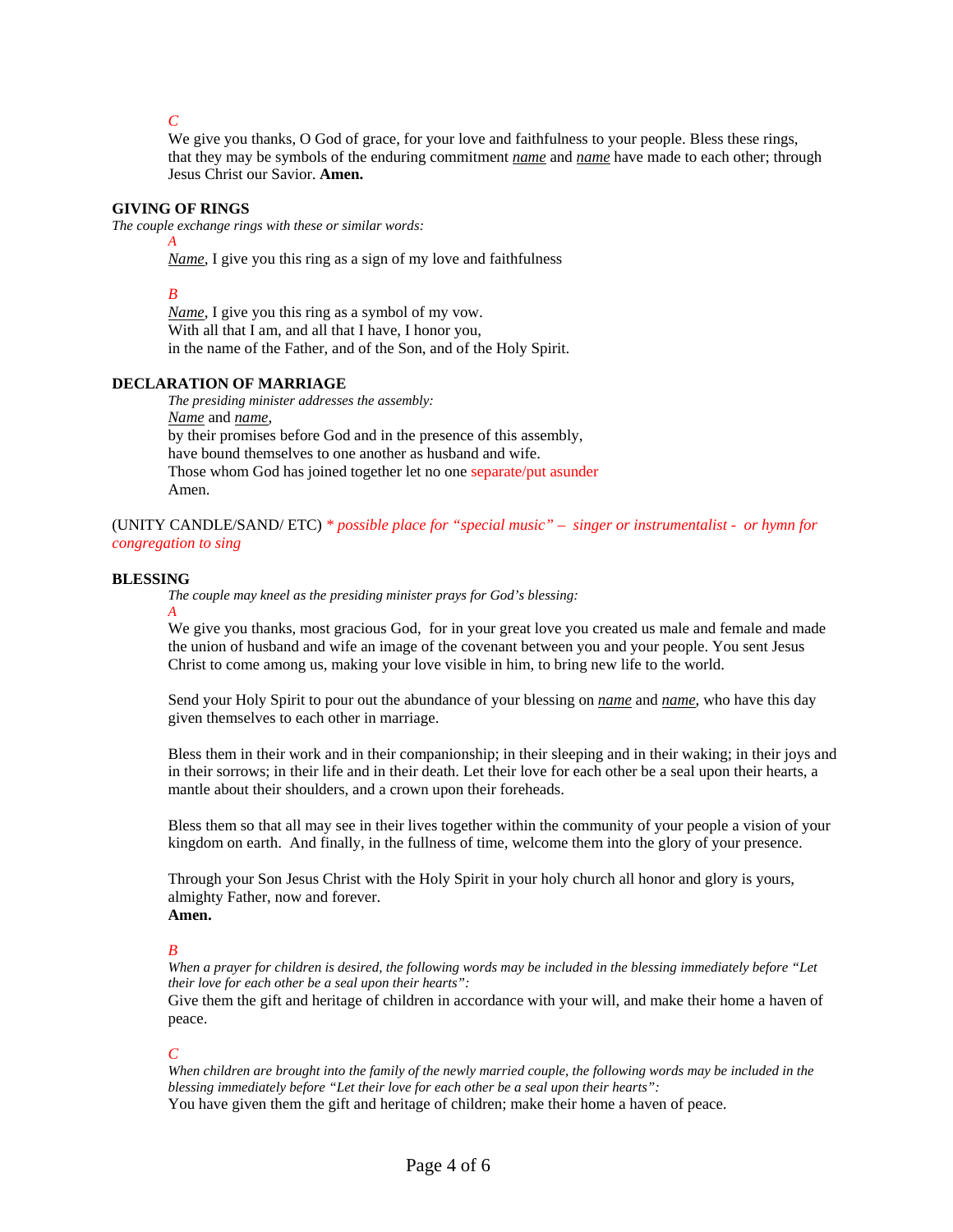*D* 

Most gracious God, we give you thanks for your tender love in sending Jesus Christ to come among us, to be born of a human mother, and to make the way of the cross to be the way of life.

By the power of your Holy Spirit pour out your abundant blessing upon *name* and *name*. Defend them from every enemy. Lead them into all peace. Let their love for each other be a seal upon their hearts, a mantle about their shoulders, and a crown upon their foreheads.

*\* possible place for "special music" – singer or instrumentalist - or hymn for congregation to sing* 

#### **PRAYERS OF INTERCESSION**

*Prayers of intercession for the world and its needs are prayed.:* 

*A* 

Seeing how greatly God has loved us, let us pray for the whole world.

For the Christian community everywhere; for the life and ministry of the baptized, and for pastors, leaders, and servants of the gospel, that the church may be the risen body of Christ in the world. O God, source of all life,

#### **hear our prayer.**

For all communities everywhere; for our nation, for all those who govern and for all in authority, and for justice and peace throughout the world. O God, source of all life, **hear our prayer.** 

For those we love easily, and for those with whom we struggle, for those different from us and for those familiar to us, that we might be instruments of God's peace. O God, source of all life, **hear our prayer.** 

For those who suffer in any way, and those who are lonely, for the sick, the dying, and those who are bereaved, for those who are poor, hungry, homeless, or unemployed, for the victims of violence, hatred, and intolerance. O God, source of all life, **hear our prayer.** 

For all those who are bound to us in love; for our families, friends, and neighbors, remembering also all who have gone before us (especially *name/s*). O God, source of all life, **hear our prayer.** 

Creator of all, you make us in your image and likeness and fill us with everlasting life. Hear the prayers of your people and grant to *name* and *name* grace to live in unity and joy all the days of their lives. We ask this through Jesus Christ, in the Holy Spirit, to whom, with you, one God, be praise forever and ever. **Amen.**

### *B*

On this day of rejoicing, let us bless God for divine love made flesh in Jesus Christ.

We praise you, O God, for the joy that *name* and *name* have found in each other and pray that the strength of their love may reflect your gracious love and enrich our common life. Gracious and tender God, **hear our prayer.**

From your great store of strength give them power and patience, affection and understanding, courage, and love toward you, toward each other, and toward the world. Gracious and tender God, **hear our prayer.**

Make them gentle and patient, ready to trust each other, and, when they fail, willing to acknowledge their fault and to give and receive forgiveness. Gracious and tender God, **hear our prayer.**